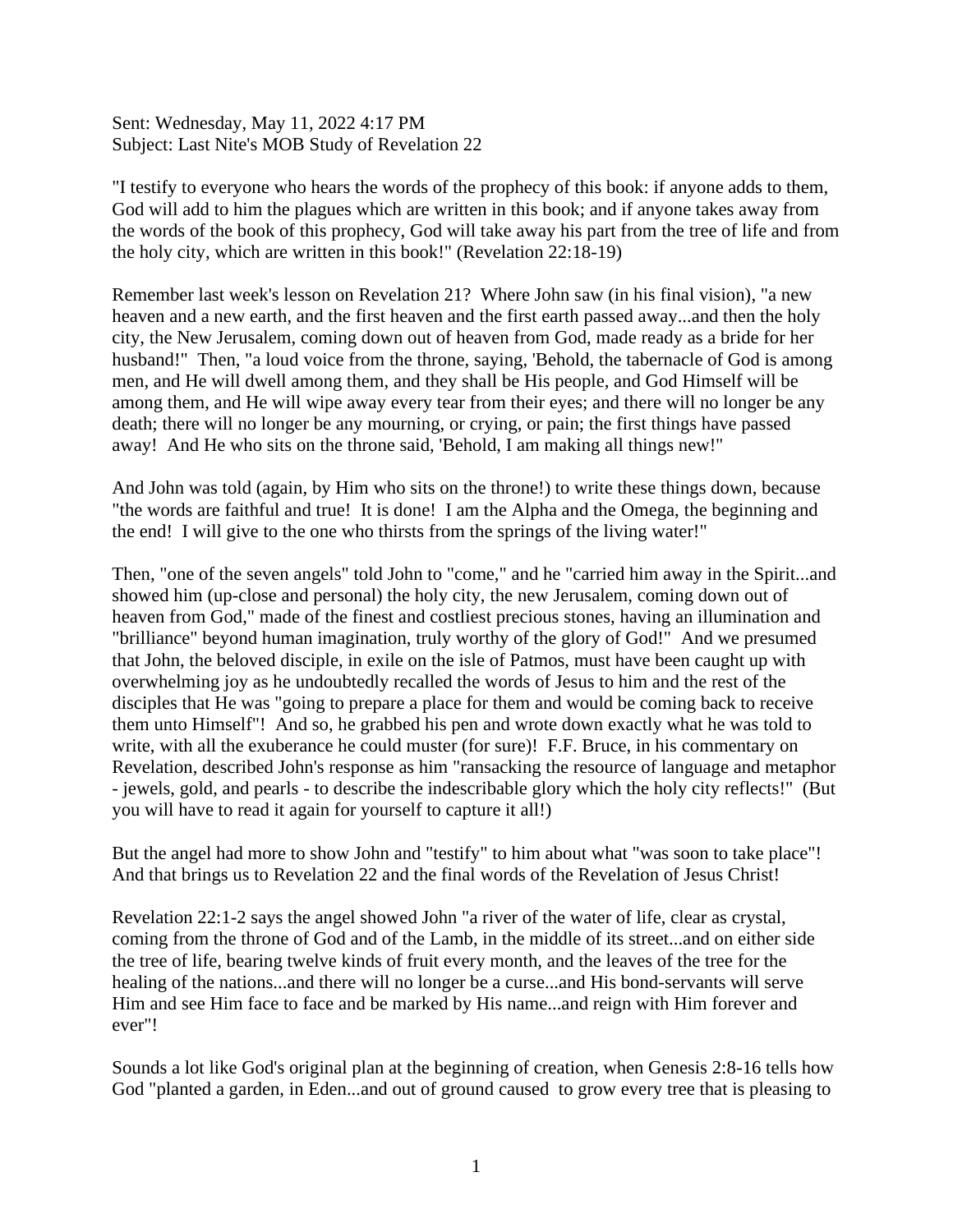the sight and good for food; the tree of life also in the midst of the garden...and a river flowing out of Eden to water the garden, and then that God "took the man (Adam) that He had formed and "put him in the garden to cultivate it and keep it," and told him that he could "eat freely from any tree of the garden, except from the tree in the middle of the garden! The "tree of the knowledge of good and evil" which, if he ate from it, he "would surely die"! You know the rest of the story! The "fall"! The banishing from the garden! The "curse"! The loss of fellowship with God! And the redemptive plan of God for man, which is what the rest of the Bible (all the pages between Genesis 3:15 and the book of The Revelation of Jesus Christ) is all about!

And now the restoration of all that was lost in the Garden of Eden (and more) Paradise regained!

Ah, the "water of life"! Jesus said (in Revelation 21:6) that "He will give to the one who thirsts from the spring of the water of life without cost!" Reminding us of Jesus' words to the woman at the well (in John 4:14), that "whoever drinks of the water that I will give shall never thirst; but the water that I will give him will become in him a well of water springing up to eternal life!" And how (in John 7:37-39) "on the last day, the great day of the feast, Jesus stood and cried out, saying, 'If anyone is thirsty, let him come to Me and drink. He who believes in Me, as the Scripture said, 'From his innermost being will flow rivers of living water!"

Psalm 46:4-5 seems to anticipate it all! "There is a river whose streams make glad the city of God, the holy dwelling places of the Most High. God is in the midst of her, she will not be moved!" And, of course, the words of Isaiah (in Isaiah 55:1), "Ho! Everyone who thirsts, come to the waters...!" (And the song that says it all: "What can wash away my sin? Nothing but the blood of Jesus...!")

Will there be eating in New Jerusalem, as was intended in the Garden? Sounds like it, but apparently more out of the pure enjoyment of it and not out of necessity!

And will God have a job for us to do in heaven? Similar to the desire He had, back in Genesis, for man to rule over His creation? Again, sounds like a good possibility, but so much is still unknown to us! J. Vernon McGee has spoken about this: "Who knows but what He will give to each saint a world or a solar system or a galactic system to operate!"

Well, even after having completed our study of the Revelation of Jesus Christ, we still know so little about what it will be like in heaven! We still "see through a mirror dimly" (as the apostle Paul noted in I Corinthians 13:12) but then (someday) "face to face...and we will fully know, just as we also have been fully known!" Paul also speculated (in II Timothy 4:6-8) about "the things God has prepared for all who love His appearing!" Wow! Can hardly wait!

Three times in Revelation 22 we are told that Jesus is "coming quickly"! And that we need to be ready!

And three time "the words of the prophecy of this book" are attested to as being "faithful and true," and given by God through His angel for John to share with the saints about "things which must take place" in part to encourage us to follow His commands, and to be ready! Verse 7 says, "Blessed is he who heeds the words of the prophecy of this book!" Then, in verse 10, the angel's